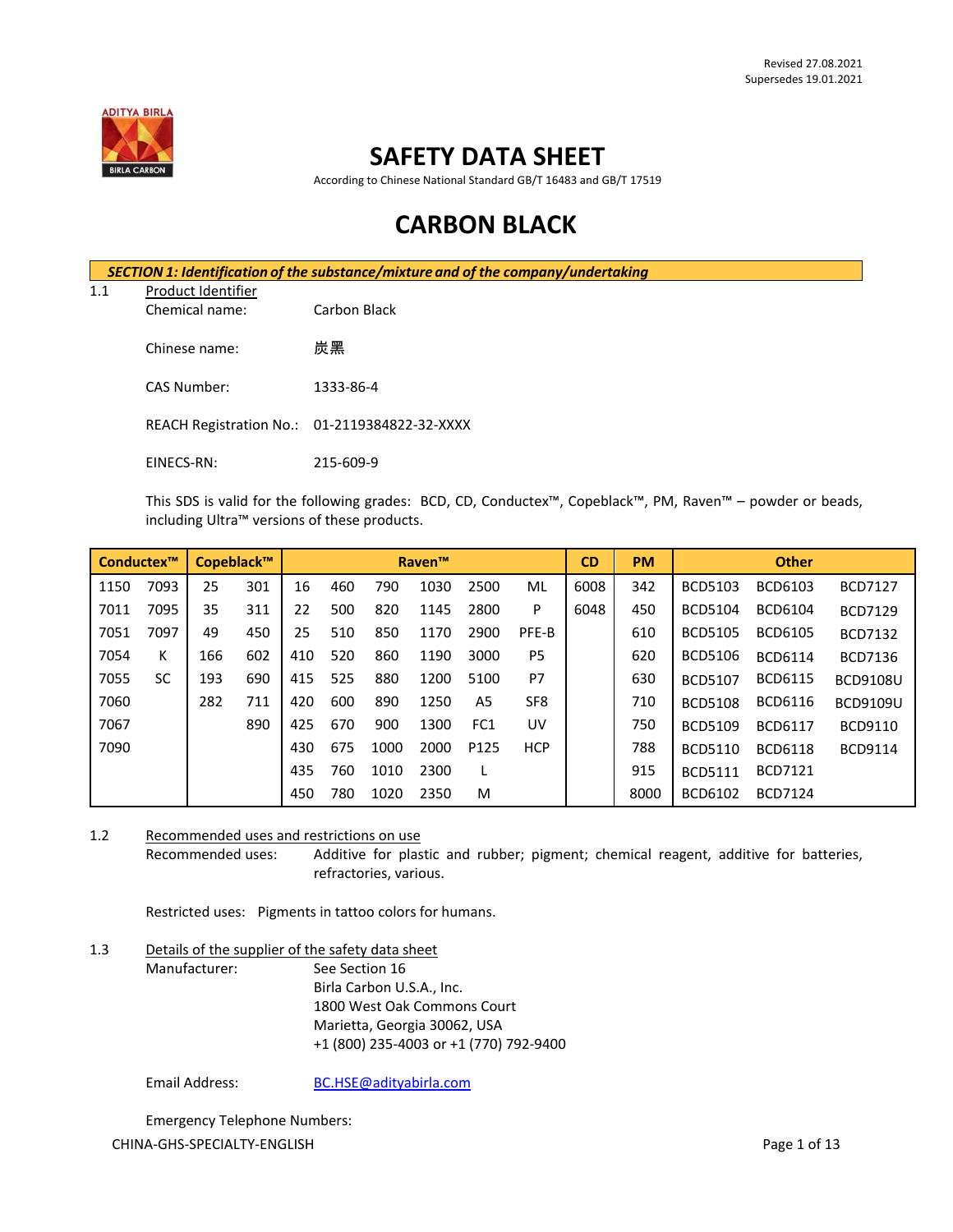|           | <b>Global Incident Response Hotline</b> |                    |                   |                     |                 |
|-----------|-----------------------------------------|--------------------|-------------------|---------------------|-----------------|
| Argentina | +54 11 5219 8871                        | China/Asia Pacific | +86 4001 2035 72  | Americas            | +1 760 476 3961 |
| Australia | +61 280 363 166                         | Korea              | +82 070 4732 5813 | Asia Pacific        | +1 760 476 3960 |
| Brazil    | +55 11 4349 1907                        | Mexico             | +52 55 41696225   | Europe              | +1 760 476 3962 |
| Chile     | +56 44 8905208                          | Peru               | +51 1 708 5593    | Middle East/Africa  | +1 760 476 3959 |
| Colombia  | +57 1 344 1317                          | Thailand           | +66 2105 6177     | Non-Region Specific | +1 760 476 3971 |
| China     | +86 4001 2001 74                        | United Kingdom     | +0 800 680 0425   | US & Canada         | +1 866 519 4752 |

# *SECTION 2: Hazard(s) Identification*

## 2.1 Classification of the substance or mixture

2.2 Label elements Pictogram: None Signal Word: None Hazard Statement: None Precautionary Statement: None

# 2.3 Other hazards

This substance is classified as hazardous as a combustible dust by the United States 2012 OSHA Hazard Communication Standard (29 CFR 1910.1200) and the Canadian Hazardous Products Regulation (HPR) 2015. The signal word, hazard statement and precautionary statements in the United States and Canada are: WARNING May form combustible dust concentrations in air. Keep away from all ignition sources including heat, sparks and flame. Prevent dust accumulations to minimize explosion hazard. Do not expose to temperatures above 300°C. Hazardous products of combustion can include carbon monoxide, carbon dioxide, oxides of sulfur, and organic products.

- Eye: May cause reversible mechanical irritation.
- Skin: May cause mechanical irritation, soiling, and drying of skin. No cases of sensitization in humans have been reported.
- Inhalation: Dust may be irritating to the respiratory tract. Provide local exhaust ventilation. See Section 8.
- Ingestion: Adverse health effects are not expected.
- Carcinogenicity: Carbon black is listed by the International Agency for Research on Cancer (IARC) as a Group 2B substance (*possibly carcinogenic to humans).* See Section 11.

## *SECTION 3: Composition/information on ingredients*

## 3.1 Substance

- 3.1.1 Carbon Black (amorphous) 100%
- 3.1.2 CAS Number: 1333-86-4
- 3.1.3 EINECS-RN: 215-609-9

# *SECTION 4: First-aid measures*

4.1 Description of first-aid measures

China: Not a hazardous substance according to Chinese National Standard GB 13690-2009: General rules for classification and hazard communication of chemicals.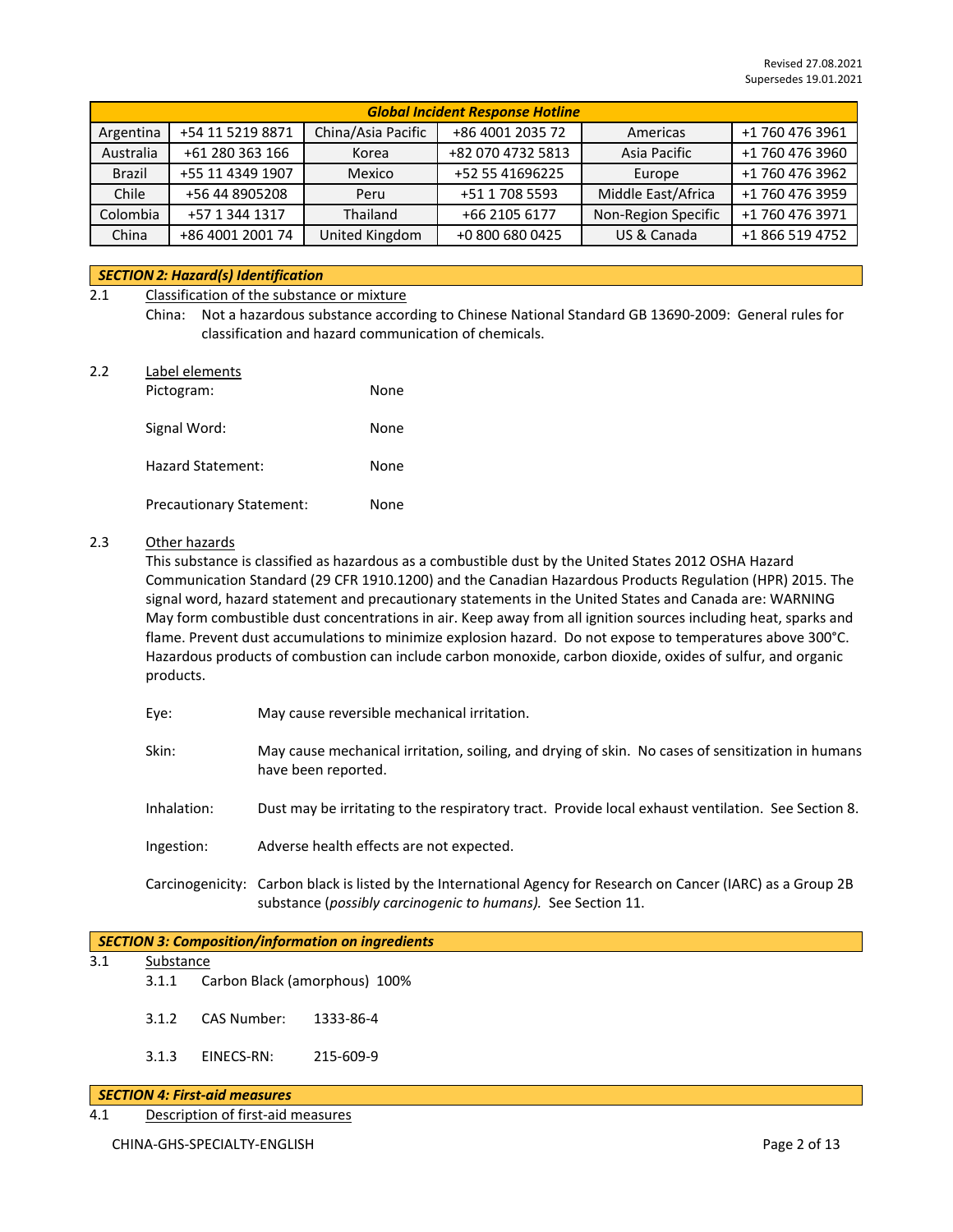- Inhalation: Take affected persons into fresh air. If necessary, restore normal breathing through standard first aid measures.
- Skin: Wash skin with mild soap and water. If symptoms persist, seek medical attention.
- Eye: Rinse eyes thoroughly with large volumes of water keeping eyelids open. If symptoms develop, seek medical attention.
- Ingestion: Do not induce vomiting. If conscious, give several glasses of water. Never give anything by mouth to an unconscious person.
- 4.2 Most important symptoms, both acute and delayed Symptoms: Irritating to the eyes and respiratory tract if exposed above the occupational exposure limits. See Section 2.
- 4.3 Indication of any immediate medical attention and special treatment needed Note to physicians: Treat symptomatically

|     | <b>SECTION 5: Fire-fighting measures</b>              |  |                                                                                                                                                                                                                                                      |  |  |  |
|-----|-------------------------------------------------------|--|------------------------------------------------------------------------------------------------------------------------------------------------------------------------------------------------------------------------------------------------------|--|--|--|
| 5.1 | Extinguishing media                                   |  |                                                                                                                                                                                                                                                      |  |  |  |
|     | Suitable extinguishing media:                         |  | Use foam, carbon dioxide $(CO2)$ , dry chemical, or water fog. A fog spray is<br>recommended if water is used.                                                                                                                                       |  |  |  |
|     | Unsuitable extinguishing media:                       |  | Do not use high pressure media which could cause the formation of a<br>potentially explosible dust-air mixture.                                                                                                                                      |  |  |  |
| 5.2 | Special hazards arising from the substance or mixture |  |                                                                                                                                                                                                                                                      |  |  |  |
|     | Special hazards arising from the chemical:            |  | It may not be obvious that carbon black is burning unless the material<br>is stirred and sparks are apparent. Carbon black that has been on fire<br>should be closely observed for at least 48 hours to ensure no<br>smoldering material is present. |  |  |  |
|     | <b>Hazardous Combustion Products:</b>                 |  | Carbon monoxide (CO), carbon dioxide (CO <sub>2</sub> ), and oxides of sulfur.                                                                                                                                                                       |  |  |  |
| 5.3 | Advice for fire fighters                              |  |                                                                                                                                                                                                                                                      |  |  |  |
|     | Special protective equipment for fire-fighters:       |  | Wear full protective firefighting gear, including self-                                                                                                                                                                                              |  |  |  |

produces very slipper walking surfaces. *SECTION 6: Accidental release measures* 6.1 Personal precautions, protective equipment and emergency procedures Personal precautions: Wet carbon black produces slippery walking surfaces. Avoid dust formation. Wear appropriate personal protective equipment and respiratory protection. See Section 8. For emergency responders: Use personal protective equipment recommended in section 8. 6.2 Environmental precautions Environmental precautions: Carbon black poses no significant environmental hazards. Contain spilled product on land, if possible. As a matter of good practice, minimize contamination of sewage water, soil, groundwater, drainage systems, or bodies of water. 6.3 Methods and materials for containment and cleaning up Methods for containment: Prevent further leakage or spillage if safe to do so.

contained breathing apparatus (SCBA). Wet carbon black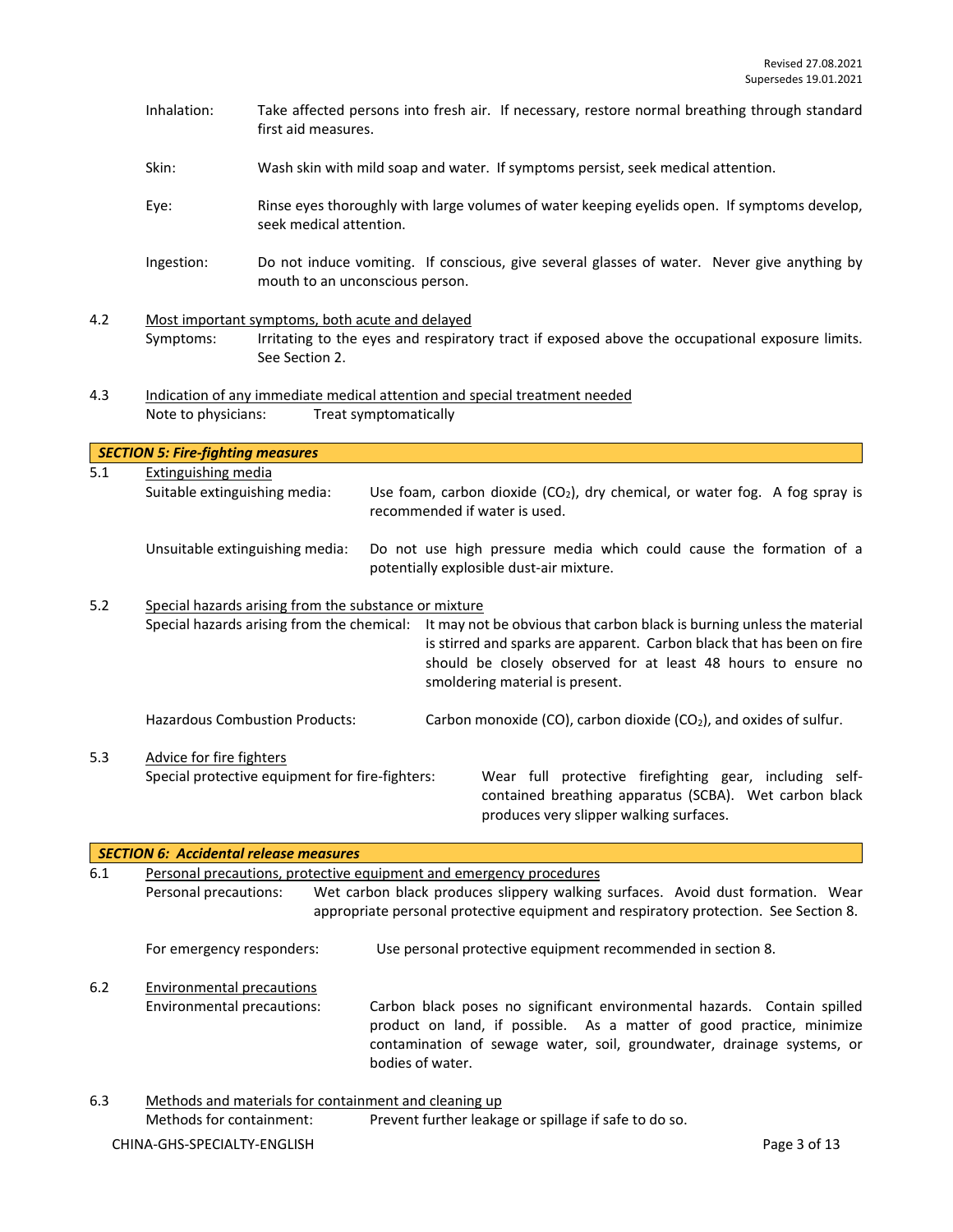| Methods for cleaning up: | Small spills should be vacuumed when possible. Dry sweeping is not              |
|--------------------------|---------------------------------------------------------------------------------|
|                          | recommended. A vacuum equipped with high efficiency particulate air (HEPA)      |
|                          | filtration is recommended. If necessary, light water spray will reduce dust for |
|                          | dry sweeping. Large spills may be shoveled into containers. See Section 13.     |

6.4 Reference to other sections Reference to other sections: See section 8. See section 13.

# *SECTION 7: Handling and storage*

# 7.1 Precautions for safe handling

Advice on safe handling: Avoid dust formation. Do not breathe dust. Provide appropriate local exhaust to minimize dust formation. Do not use compressed air.

> Take precautionary measures against static discharges. Provide adequate precautions, such as electrical grounding and bonding, or inert atmospheres. Grounding of equipment and conveying systems may be required under certain conditions. Safe work practices include the elimination of potential ignition sources in proximity to carbon black dust; good housekeeping to avoid accumulations of dust on all surfaces; appropriate exhaust ventilation design and maintenance to control airborne dust levels to below the applicable occupational exposure limit. If hot work is required, the immediate work area must be cleared of carbon black dust.

General hygiene considerations: Handle in accordance with good industrial hygiene and safety practices.

#### 7.2 Conditions for safe storage, including any incompatibilities

Storage conditions: Keep in a dry, cool, and well-ventilated location. Store away from heat, ignition sources, and strong oxidizers.

> Carbon black is not classifiable as a Division 4.2 self-heating substance under the UN test criteria. However, current UN criteria for determining if a substance is self-heating is volume dependent. This classification may not be appropriate for large volume storage container.

> Before entering vessels and confined spaces containing carbon black, test for adequate oxygen, flammable gases and potential toxic air contaminants. Do not allow dust to accumulate on surfaces.

Incompatible materials: Strong oxidizers.

|     | SECTION 8: Exposure controls/personal protection |
|-----|--------------------------------------------------|
| 8.1 | Control parameters                               |

Exposure guidelines: Representative occupational exposure limits currently available for carbon black (CAS number: 1333-86-4). Country listing is not all inclusive.

| Country          | Concentration, mg/m3             |
|------------------|----------------------------------|
| Argentina        | 3.5, TWA                         |
| Australia        | 3.0, TWA, inhalable              |
| <b>Belgium</b>   | 3.6, TWA                         |
| <b>Brazil</b>    | 3.5, TWA                         |
| Canada (Ontario) | 3.0 TWA, inhalable               |
| China            | 4.0, TWA 8.0, TWA, STEL (15 min) |
| Colombia         | 3.0, TWA, inhalable              |
| Czech Republic   | 2.0, TWA                         |
|                  |                                  |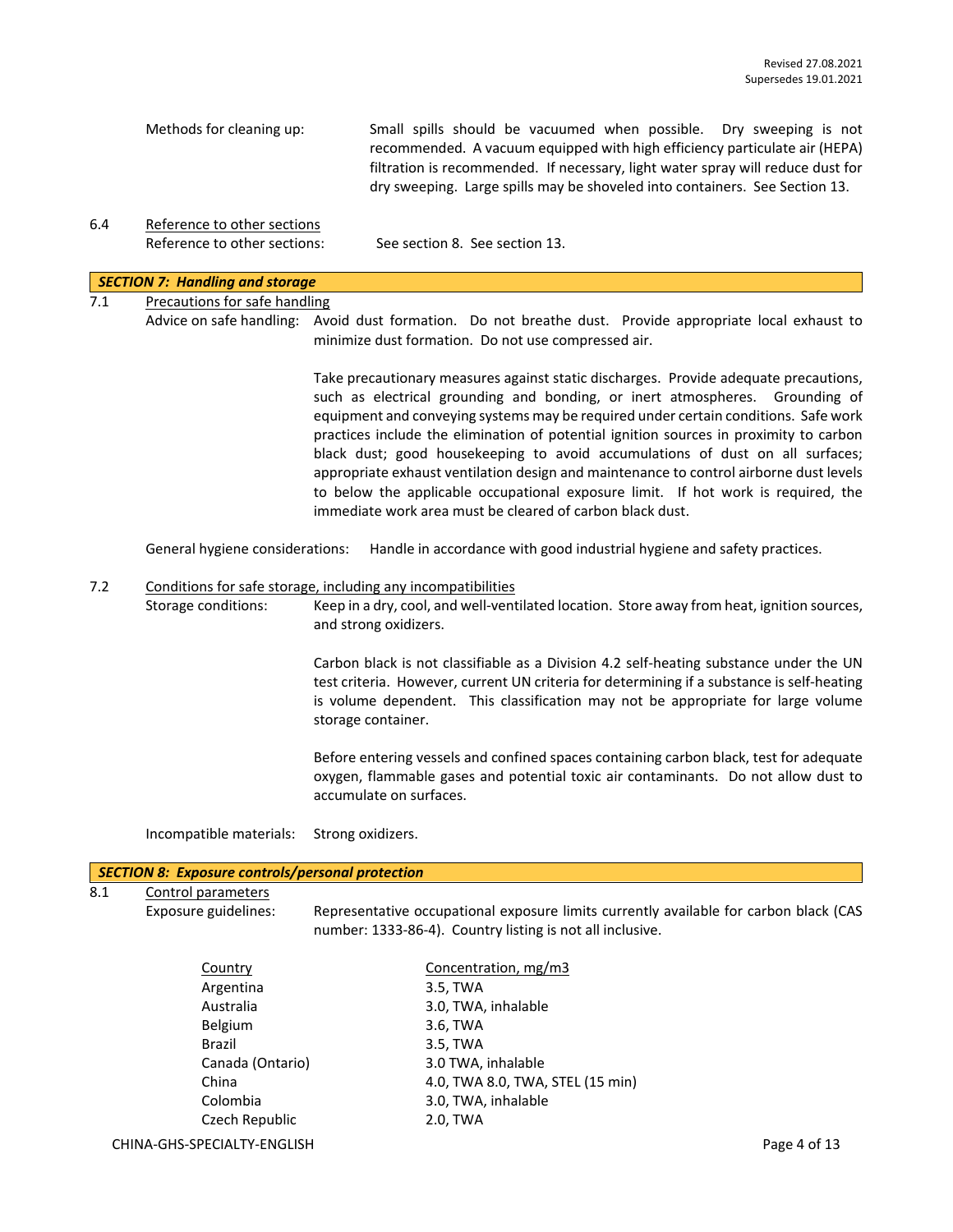| Egypt                | 3.5, TWA                                                |
|----------------------|---------------------------------------------------------|
| Finland              | 3.5, TWA; 7.0, STEL                                     |
| France – INRS        | 3.5, TWA/VME inhalable                                  |
| Germany - BeKGS527   | 0.5, TWA, respirable; 2.0, TWA, inhalable (DNEL values) |
| Hong Kong            | 3.5, TWA                                                |
| Indonesia            | 3.5, TWA/NABs                                           |
| Ireland              | 3.5, TWA; 7.0, STEL                                     |
| Italy                | 3.5, TWA, inhalable                                     |
| Japan – MHLW         | 3.0                                                     |
| Japan – SOH          | 4.0, TWA; 1.0, TWA, respirable                          |
| Korea                | 3.5, TWA                                                |
| Malaysia             | 3.5, TWA                                                |
| Mexico               | 3.5, TWA                                                |
| Russia               | 4.0, TWA                                                |
| Spain                | 3.5, TWA (VLA-ED)                                       |
| Sweden               | 3.0, TWA                                                |
| United Kingdom       | 3.5, TWA, inhalable; 7.0, STEL, inhalable               |
| <b>EU REACH DNEL</b> | 2.0, TWA, inhalable; 0.5, TWA respirable                |
| <b>United States</b> | 3.5, TWA, OSHA-PEL                                      |
|                      | 3.0, TWA, ACGIH-TLV®, inhalable                         |
|                      | 3.5, TWA, NIOSH-REL                                     |

\*Please consult the current version of the standard or regulation that may apply to your operations.

| <b>ACGIH®</b> | American Conference of Governmental Industrial Hygienists         |
|---------------|-------------------------------------------------------------------|
| mg/m3         | milligrams per cubic meter                                        |
| <b>DNEL</b>   | Derived no-effect level                                           |
| <b>NIOSH</b>  | National Institute for Occupational Safety and Health             |
| <b>OSHA</b>   | Occupational Safety and Health Administration                     |
| PEL.          | permissible exposure limit                                        |
| <b>REL</b>    | recommended exposure limit                                        |
| <b>STEL</b>   | short-term exposure limit                                         |
| <b>TLV</b>    | threshold limit value                                             |
| <b>TWA</b>    | time weighted average, eight (8) hours unless otherwise specified |
|               |                                                                   |

Predicted No Effect Concentration: Not applicable

# 8.2 Exposure controls

Engineering controls: Use process enclosures and/or exhaust ventilation to keep airborne dust concentrations below the occupational exposure limit.

# Personal Protective Equipment (PPE)

Respiratory: Approved air purifying respirator (APR) should be used where airborne dust concentrations are expected to exceed occupational exposure limits. Use a positivepressure, air supplied respirator if there is any potential for uncontrolled release, exposure levels are not known, or in circumstances where APRs may not provide adequate protection.

> When respiratory protection is required to minimize exposures to carbon black, programs should follow the requirements of the appropriate governing body for the country, province or state. Selected references to respiratory protection standards are provided below:

• OSHA 29CFR1910.134, Respiratory Protection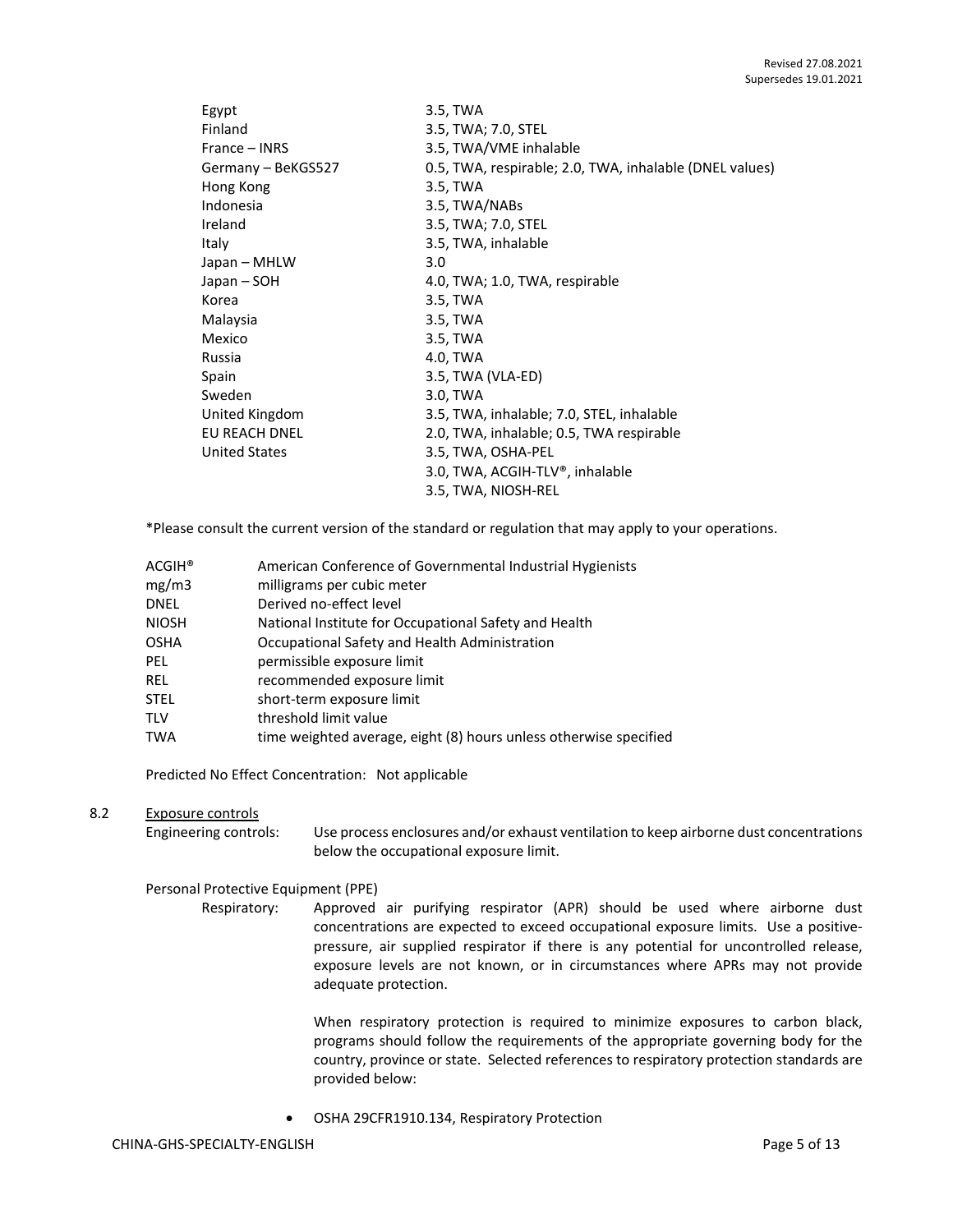- CR592 Guidelines for Selection and Use of Respiratory Protective Devices (CEN)
- German/European Standard DIN/EN 143, Respiratory Protective Devices for Dusty Materials (CEN)

| Hand protection:     | Wear protective gloves. Use a barrier cream. Wash hands and skin with mild<br>soap and water.                             |
|----------------------|---------------------------------------------------------------------------------------------------------------------------|
| Eye/face protection: | Wear safety glasses or goggles.                                                                                           |
| Skin protection:     | Wear general protective clothing to minimize skin contact. Wash clothing<br>daily. Work clothes should not be taken home. |

Other: Emergency eyewash and safety showers should be in close proximity. Wash hands and face thoroughly with mild soap before eating or drinking.

Environmental exposure controls: in accordance with all local legislation and permit requirements.

| 9.1 |                                          | Information on basic physical and chemical properties                        |  |  |  |  |  |  |
|-----|------------------------------------------|------------------------------------------------------------------------------|--|--|--|--|--|--|
|     | Appearance:                              | powder or pellet                                                             |  |  |  |  |  |  |
|     | Color:                                   | black                                                                        |  |  |  |  |  |  |
|     | Odor:                                    | odorless                                                                     |  |  |  |  |  |  |
|     | Odor threshold:                          | not applicable                                                               |  |  |  |  |  |  |
|     | Melting point/freezing point:            | not applicable                                                               |  |  |  |  |  |  |
|     | Boiling point/range:                     | not applicable                                                               |  |  |  |  |  |  |
|     | Vapor pressure:                          | not applicable                                                               |  |  |  |  |  |  |
|     | Vapor Density:                           | not applicable                                                               |  |  |  |  |  |  |
|     | Oxidizing properties:                    | not applicable                                                               |  |  |  |  |  |  |
|     | Flash Point:                             | not applicable                                                               |  |  |  |  |  |  |
|     | Flammability:                            | not flammable                                                                |  |  |  |  |  |  |
|     | <b>Explosive properties:</b>             | Dust may form explosible mixture in air                                      |  |  |  |  |  |  |
|     | Explosion limits (air):                  |                                                                              |  |  |  |  |  |  |
|     | Upper:                                   | not available                                                                |  |  |  |  |  |  |
|     | Lower:                                   | 50 $g/m^3$ (dust)                                                            |  |  |  |  |  |  |
|     | Evaporation rate:                        | not applicable                                                               |  |  |  |  |  |  |
|     | Density: (20ºC):                         | $1.7 - 1.9$ g/cm <sup>3</sup>                                                |  |  |  |  |  |  |
|     | Bulk density:                            | 1.25-40 lb/ft <sup>3</sup> , 20-640 kg/m <sup>3</sup>                        |  |  |  |  |  |  |
|     | Pellets:                                 | 200-680 kg/m <sup>3</sup>                                                    |  |  |  |  |  |  |
|     | Powder (fluffy):                         | 20-380 kg/m <sup>3</sup>                                                     |  |  |  |  |  |  |
|     | Solubility (in Water):                   | insoluble                                                                    |  |  |  |  |  |  |
|     | pH value: (ASTM 1512):                   | 4-11 [50 g/l water, 68ºF (20ºC)]                                             |  |  |  |  |  |  |
|     | Partition coefficient (n-octanol/water): | not applicable                                                               |  |  |  |  |  |  |
|     | Viscosity:                               | not applicable                                                               |  |  |  |  |  |  |
|     | Decomposition temperature:               | not applicable                                                               |  |  |  |  |  |  |
|     | Auto-ignition temperature:               | $>140$ <sup>o</sup> C                                                        |  |  |  |  |  |  |
|     | Minimum Ignition temperature:            | >500ºC (BAM Furnace)(VDI 2263)                                               |  |  |  |  |  |  |
|     |                                          | >315ºC (Godberg-Greenwald Furnace)(VDI 2263)                                 |  |  |  |  |  |  |
|     | Minimum ignition energy:                 | >10,000 mJ (VDI 2263)                                                        |  |  |  |  |  |  |
|     | Ignition energy:                         | not available                                                                |  |  |  |  |  |  |
|     | Maximum absolute explosion pressure:     | 10 bar (VDI 2263)                                                            |  |  |  |  |  |  |
|     | Maximum rate of pressure rise:           | 30-400 bar/sec (VDI 2263 and ASTM E1226-88)                                  |  |  |  |  |  |  |
|     | <b>Burn Velocity:</b>                    | > 45 seconds (not classified as "highly flammable" or "easily<br>ignitable") |  |  |  |  |  |  |
|     | Kst Value:                               | not available                                                                |  |  |  |  |  |  |
|     | CHINA-GHS-SPECIALTY-ENGLISH              | Page 6 of 13                                                                 |  |  |  |  |  |  |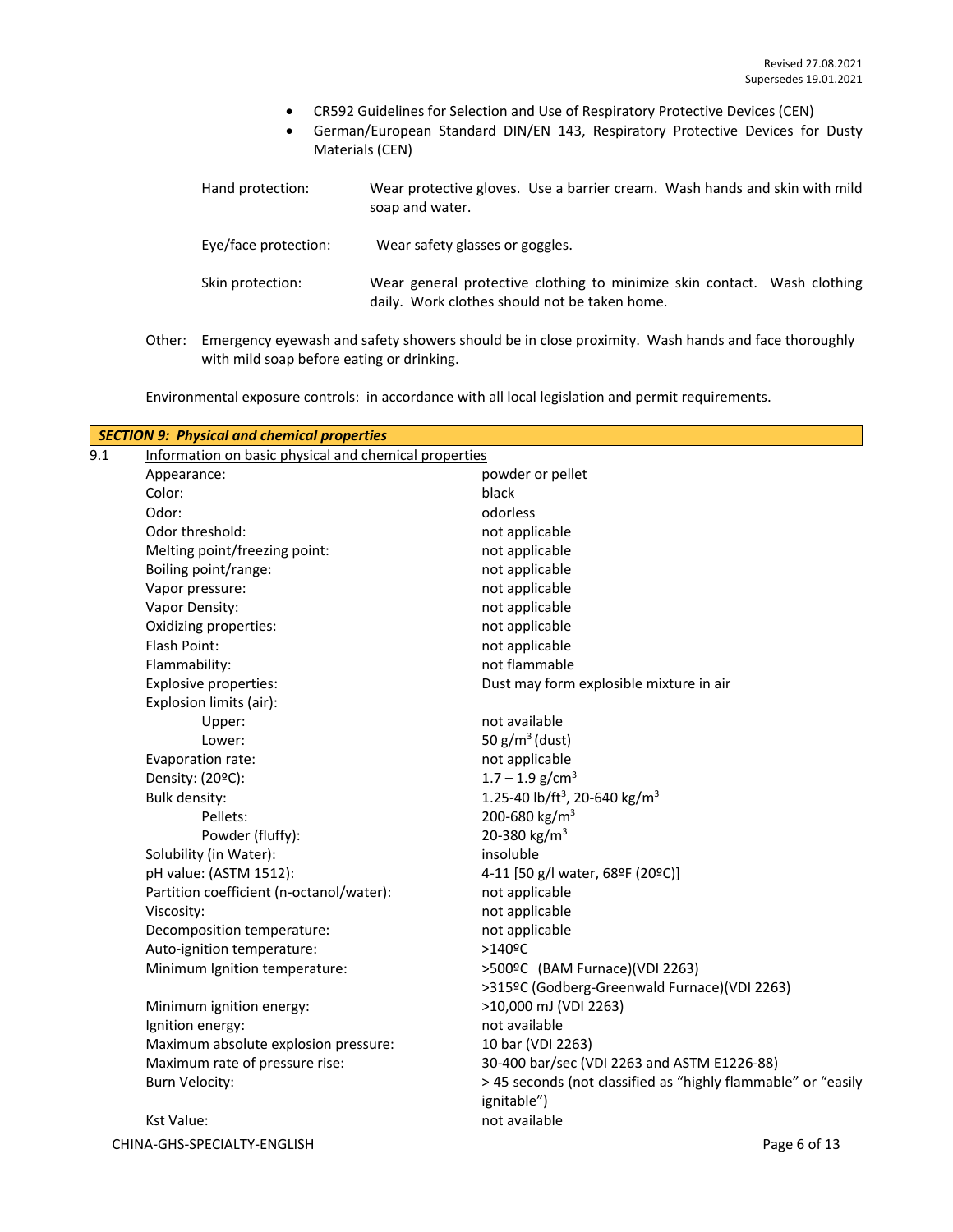# 9.2 Other information Not available

|      | <b>SECTION 10: Stability and reactivity</b>                       |                                                                                                                                                                                                                                       |  |  |  |
|------|-------------------------------------------------------------------|---------------------------------------------------------------------------------------------------------------------------------------------------------------------------------------------------------------------------------------|--|--|--|
| 10.1 | Reactivity<br>Reactivity:                                         | May react exothermically upon contact with strong oxidizers.                                                                                                                                                                          |  |  |  |
| 10.2 | Chemical stability<br>Stability:                                  | Stable under normal ambient conditions.                                                                                                                                                                                               |  |  |  |
|      | <b>Explosion data</b><br>Sensitivity to mechanical impact:        | Not sensitive to mechanical impact                                                                                                                                                                                                    |  |  |  |
|      | Sensitivity to static discharge:                                  | Dust may form explosible mixture in air. Avoid dust formation. Do not create<br>a dust cloud. Take precautionary measures against static discharges. Ensure<br>all equipment is earthed/grounded before beginning transfer operation. |  |  |  |
| 10.3 | Possibility of hazardous reactions<br>Hazardous polymerization:   | Does not occur.                                                                                                                                                                                                                       |  |  |  |
|      | Possibility of hazardous reactions: None under normal conditions. |                                                                                                                                                                                                                                       |  |  |  |
| 10.4 | Conditions to avoid<br>Conditions to avoid:                       | Avoid high temperatures >400°C (>752°F) and sources of ignition.                                                                                                                                                                      |  |  |  |
| 10.5 | Incompatible materials<br>Incompatible materials:                 | Strong oxidizers.                                                                                                                                                                                                                     |  |  |  |

10.6 Hazardous decomposition products Hazardous decomposition products: Carbon monoxide, carbon dioxide, organic products of combustion, oxides of sulfur.

|      | <b>SECTION 11: Toxicological information</b> |                                                                                                                                                                                                                                                         |              |
|------|----------------------------------------------|---------------------------------------------------------------------------------------------------------------------------------------------------------------------------------------------------------------------------------------------------------|--------------|
| 11.1 | Information on toxicological effects         |                                                                                                                                                                                                                                                         |              |
|      | <b>Acute Toxicity:</b>                       |                                                                                                                                                                                                                                                         |              |
|      | Oral LD50:                                   | $LD_{50}$ (rat) > 8000 mg/kg. (Equivalent to OECD TG 401)                                                                                                                                                                                               |              |
|      | Inhalation LD50:                             | No data available                                                                                                                                                                                                                                       |              |
|      | Dermal LD50:                                 | No data available                                                                                                                                                                                                                                       |              |
|      | Skin corrosion/irritation:                   | Rabbit: not irritating. (Equivalent to OECD TG 404)<br>Edema = $0$ (max. attainable irritation score: 4)<br>Erythema = $0$ (max. attainable irritation score: 4)<br>Assessment: Not irritating to skin.                                                 |              |
|      | Serious eye damage/irritation:               | Rabbit: not irritating. (OECD TG 405)<br>Cornea: 0 (max. attainable irritation score: 4)<br>Iris: 0 (max. attainable irritation score: 2)<br>Conjunctivae: 0 (max. attainable irritation score: 3)<br>Chemosis: 0 (max. attainable irritation score: 4) |              |
|      | CHINA-GHS-SPECIALTY-ENGLISH                  |                                                                                                                                                                                                                                                         | Page 7 of 13 |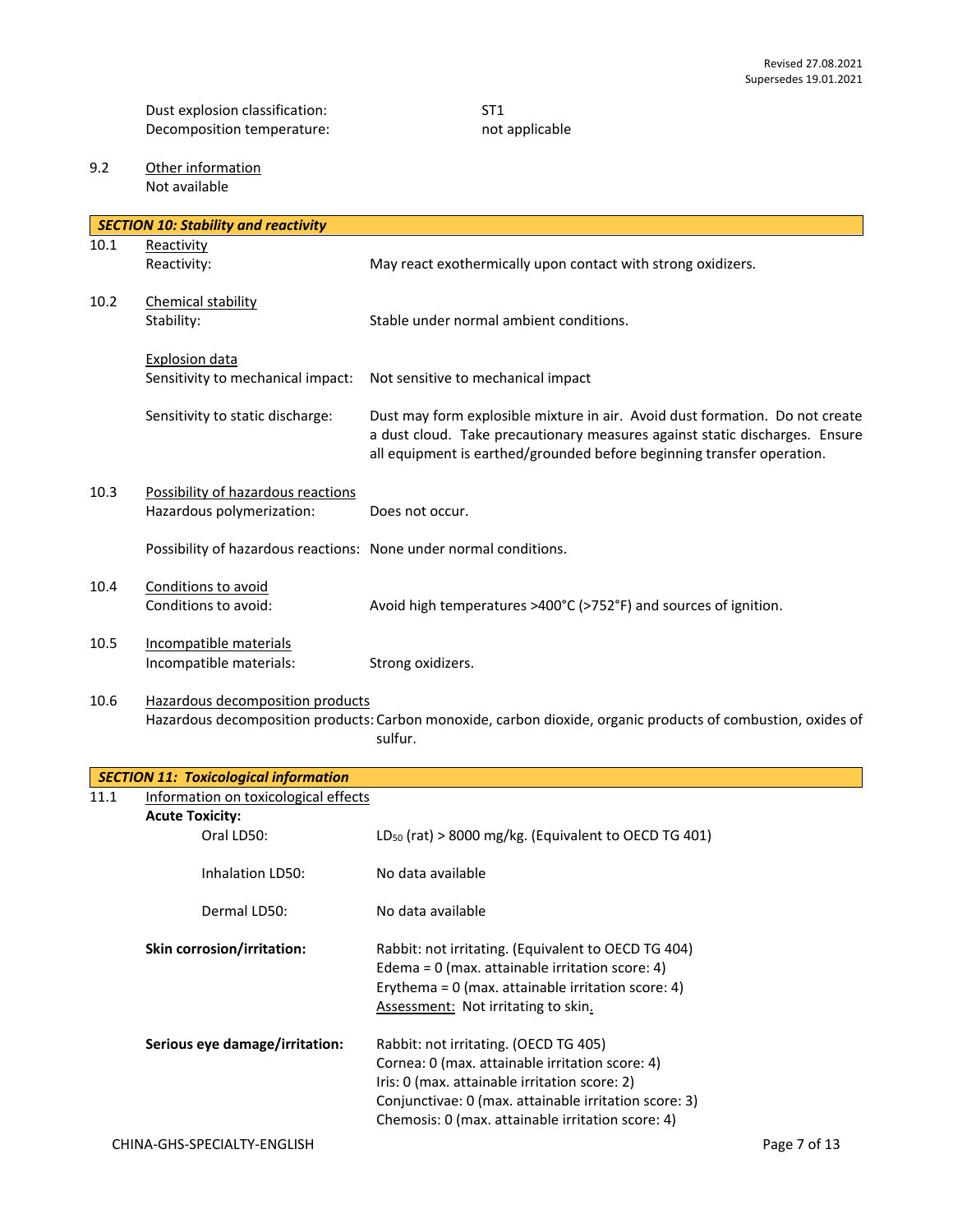Assessment: Not irritating to the eyes.

| <b>Sensitization:</b> | Guinea pig skin (Buehler Test): Not sensitizing (OECD TG 406) |
|-----------------------|---------------------------------------------------------------|
|                       | Assessment: Not sensitizing in animals.                       |
|                       | No cases of sensitization in humans have been reported.       |

**Germ cell mutagenicity:** *In vitro:* Carbon black is not suitable to be tested directly in bacterial (Ames test) and other *in vitro* systems because of its insolubility. However, when organic solvent extracts of carbon black have been tested, results showed no mutagenic effects. Organic solvent extracts of carbon black can contain traces of polycyclic aromatic hydrocarbons (PAHs). A study to examine the bioavailability of these PAHs showed that they are very tightly bound to carbon black and are not bioavailable (Borm, 2005).

> *In vivo:* In an experimental investigation, mutational changes in the *hprt* ene were reported in alveolar epithelial cells in the rat following inhalation exposure to carbon black (Driscoll*,* 1997). This observation is considered to be rat-specific and a consequence of "lung overload," which leads to chronic inflammation and release of reactive oxygen species. This is considered to be a secondary genotoxic effect and, thus, carbon black itself would not be considered to be mutagenic.

> Assessment: *In vivo* mutagenicity in rats occurs by mechanisms secondary to a threshold effect and is a consequence of "lung overload," which leads to chronic inflammation and the release of genotoxic oxygen species. This mechanism is considered to be a secondary genotoxic effect and, thus, carbon black itself would not be considered to be mutagenic.

**Carcinogenicity:** Animal toxicity Rat, oral, duration 2 years. Effect: no tumors.

> Mouse, oral, duration 2 years. Effect: no tumors.

Mouse, dermal, duration 18 months. Effect: no skin tumors.

Rat, inhalation, duration 2 years. Target organ: lungs. Effect: inflammation, fibrosis, tumors.

Note: Tumors in the rat lung are considered to be related to "lung overload" rather than to a specific chemical effect of carbon black itself in the lung. These effects in rats have been reported in many studies on other poorly soluble inorganic particles and appear to be rat specific (ILSI, 2000). Tumors have not been observed in other species (i.e., mouse and hamster) for carbon black or other poorly soluble particles under similar circumstances and study conditions.

## Mortality studies (human data)

A study on carbon black production workers in the UK (Sorahan, 2001) found an increased risk of lung cancer in two of the five plants studied; however, the increase was not related to the dose of carbon black. Thus, the authors did not consider the increased risk in lung cancer to be due to carbon black exposure. A German study of carbon black workers at one plant (Morfeld, 2006; Buechte, 2006) found a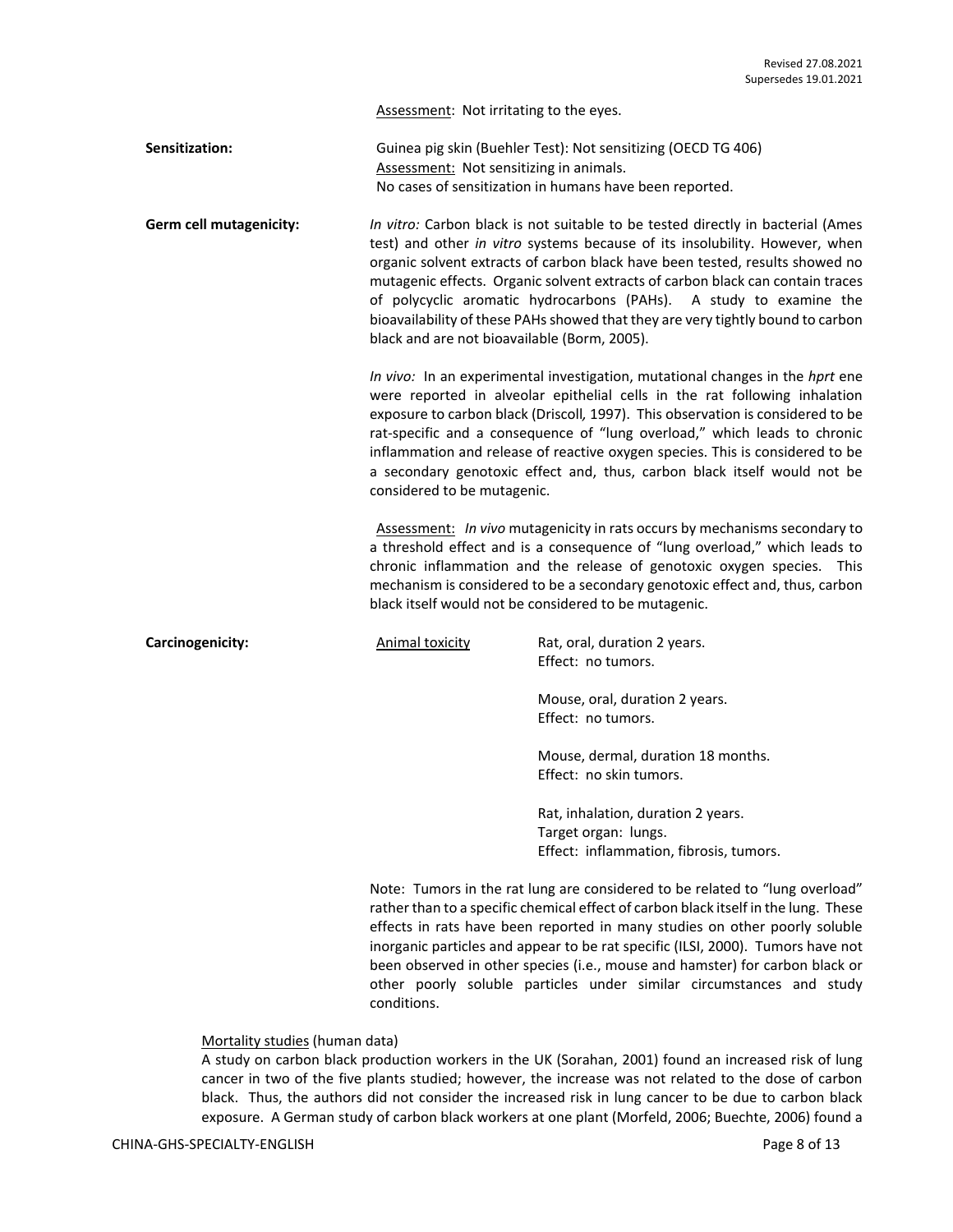similar increase in lung cancer risk but, like the Sorahan, 2001 (UK study), found no association with carbon black exposure. A large US study of 18 plants showed a reduction in lung cancer risk in carbon black production workers (Dell*,* 2006). Based upon these studies, the February 2006 Working Group at the International Agency for Research on Cancer (IARC) concluded that the human evidence for carcinogenicity was *inadequate* (IARC, 2010).

Since the IARC evaluation of carbon black, Sorahan and Harrington (2007) have re-analyzed the UK study data using an alternative exposure hypothesis and found a positive association with carbon black exposure in two of the five plants. The same exposure hypothesis was applied by Morfeld and McCunney (2009) to the German cohort; in contrast, they found no association between carbon black exposure and lung cancer risk and, thus, no support for the alternative exposure hypothesis used by Sorahan and Harrington.

Overall, as a result of these detailed investigations, no causative link between carbon black exposure and cancer risk in humans has been demonstrated.

## IARC cancer classification

In 2006 IARC re-affirmed its 1995 finding that there is *"inadequate evidence"* from human health studies to assess whether carbon black causes cancer in humans. IARC concluded that there is *"sufficient evidence*" in experimental animal studies for the carcinogenicity of carbon black. IARC's overall evaluation is that carbon black is *"possibly carcinogenic to humans (Group 2B)".* This conclusion was based on IARC's guidelines, which generally require such a classification if one species exhibits carcinogenicity in two or more animal studies (IARC, 2010).

Solvent extracts of carbon black were used in one study of rats in which skin tumors were found after dermal application and several studies of mice in which sarcomas were found following subcutaneous injection. IARC concluded that there was *"sufficient evidence"* that carbon black extracts can cause cancer in animals (Group 2B).

#### ACGIH cancer classification

Confirmed Animal Carcinogen with Unknown Relevance to Humans (Category A3 Carcinogen).

Assessment: Applying the guidelines of self-classification under the Globally Harmonized System of Classification and Labeling of Chemicals, carbon black is not classified as a carcinogen. Lung tumors are induced in rats as a result of repeated exposure to inert, poorly soluble particles like carbon black and other poorly soluble particles. Rat tumors are a result of a secondary non-genotoxic mechanism associated with the phenomenon of lung overload. This is a species-specific mechanism that has questionable relevance for classification in humans. In support of this opinion, the CLP Guidance for Specific Target Organ Toxicity – Repeated Exposure (STOT-RE), cites lung overload under mechanisms not relevant to humans. Human health studies show that exposure to carbon black does not increase the risk of carcinogenicity.

**Reproductive and developmental toxicity:** Assessment: No effects on reproductive organs or fetal development have been reported in long-term repeated dose toxicity studies in animals.

**Specific target organ toxicity – single exposure (STOT-SE):** Assessment: Based on available data, specific

target organ toxicity is not expected after single oral, single inhalation, or single dermal exposure.

## **Specific target organ toxicity – repeated exposure (STOT-RE):**

Animal toxicity

Repeated dose toxicity: inhalation (rat), 90 days, No Observed Adverse Effect Concentration (NOAEC) = 1.1 mg/m<sup>3</sup> (respirable)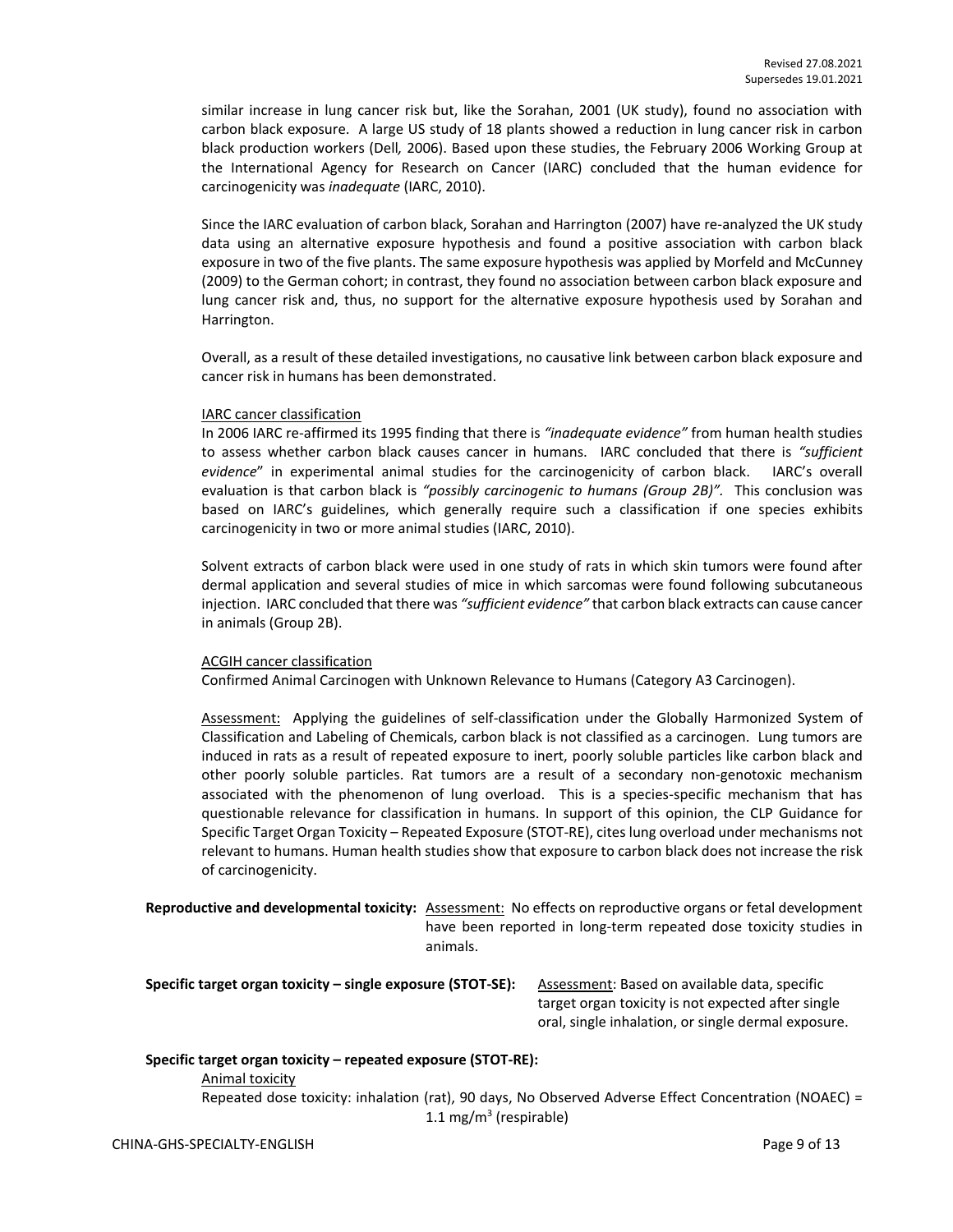Target organ/effects at higher doses are lung inflammation, hyperplasia, and fibrosis.

Repeated dose toxicity: oral (mouse), 2 yrs, No Observed Effect Level (NOEL) = 137 mg/kg (body wt.)

Repeated dose toxicity: oral (rat), 2 yrs, NOEL = 52 mg/kg (body wt.)

Although carbon black produces pulmonary irritation, cellular proliferation, fibrosis, and lung tumors in the rat under conditions of lung overload, there is evidence to demonstrate that this response is principally a species-specific response that is not relevant to humans.

# Morbidity studies (human data)

Results of epidemiological studies of carbon black production workers suggest that cumulative exposure to carbon black may result in small, non-clinical decrements in lung function. A U.S. respiratory morbidity study suggested a 27 ml decline in FEV<sub>1</sub> from a 1 mg/m<sup>3</sup> 8 hour TWA daily (inhalable fraction) exposure over a 40-year period (Harber, 2003). An earlier European investigation suggested that exposure to 1 mg/m<sup>3</sup> (inhalable fraction) of carbon black over a 40-year working lifetime would result in a 48 ml decline in FEV<sub>1</sub> (Gardiner, 2001). However, the estimates from both studies were only of borderline statistical significance. Normal age-related decline over a similar period of time would be approximately 1200 ml.

In the U.S. study, 9% of the highest non-smokers exposure group (in contrast to 5% of the unexposed group) reported symptoms consistent with chronic bronchitis. In the European study, methodological limitations in the administration of the questionnaire limit the conclusions that can be drawn about reported symptoms. This study, however, indicated a link between carbon black and small opacities on chest films, with negligible effects on lung function.

## Assessment:

**Inhalation** - Applying the guidelines of self-classification under GHS, carbon black is not classified under STOT-RE for effects on the lung. Classification is not warranted on the basis of the unique response of rats resulting from "lung overload" following exposure to poorly soluble particles such as carbon black. The pattern of pulmonary effects in the rat, such as inflammation and fibrotic responses, are not observed in other rodent species, non-human primates, or humans under similar exposure conditions. Lung overload does not appear to be relevant for human health. Overall, the epidemiological evidence from well-conducted investigations has shown no causative link between carbon black exposure and the risk of non-malignant respiratory disease in humans. A STOT-RE classification for carbon black after repeated inhalation exposure is not warranted.

**Oral:** Based on available data, specific target organ toxicity is not expected after repeated oral exposure.

**Dermal:** Based on available data and the chemical-physical properties (insolubility, low absorption potential), specific target organ toxicity is not expected after repeated dermal exposure.

**Aspiration hazard:** Assessment: Based on industrial experience and the available data, no aspiration hazard is expected.

12.1 Toxicity Aquatic toxicity: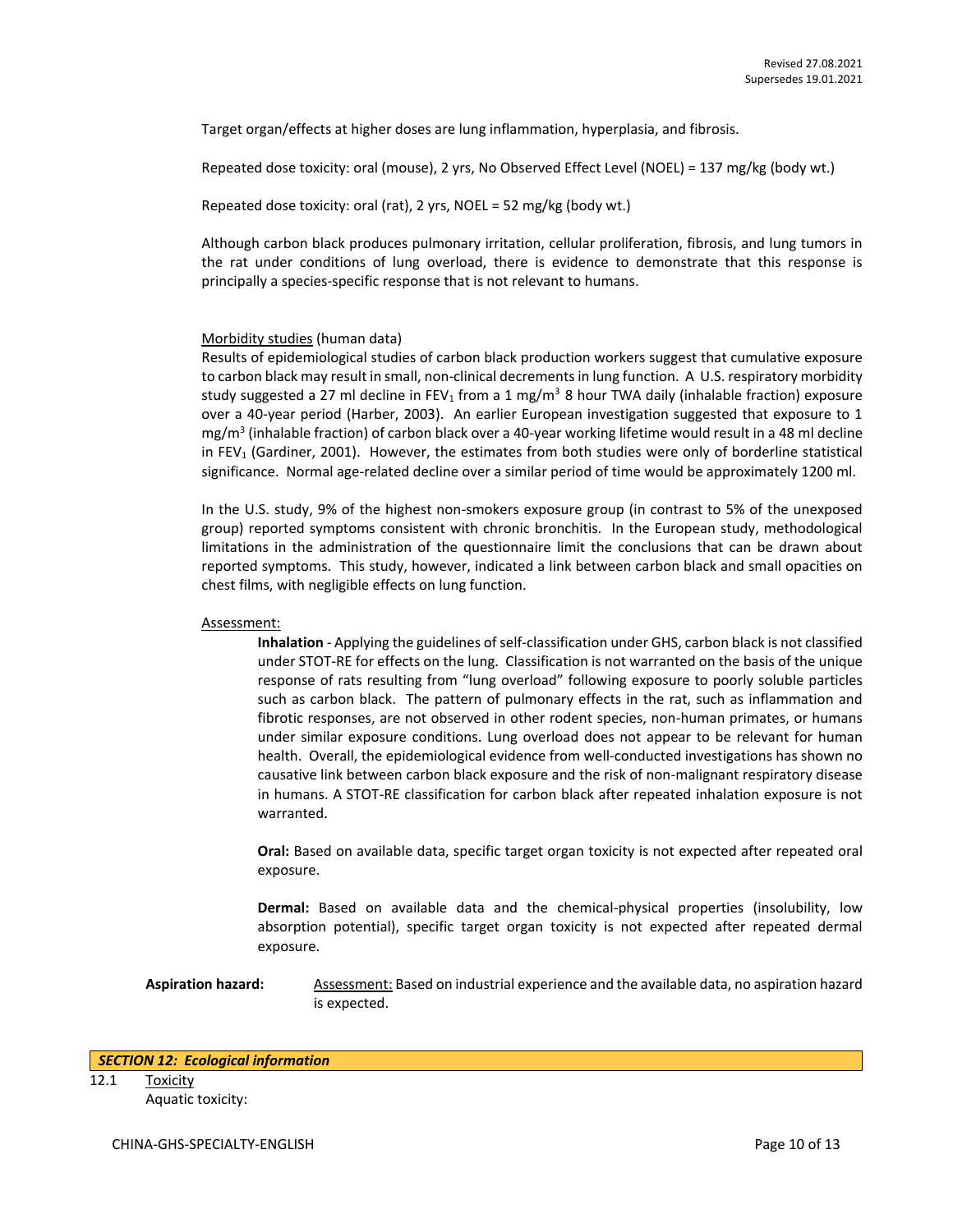| Acute fish toxicity:         | LC0 (96 h) 1000mg/l, Species: Brachydanio rerio (zebrafish), Method:<br>OECD Guideline 203                  |
|------------------------------|-------------------------------------------------------------------------------------------------------------|
| Acute invertebrate toxicity: | EC50 (24 h) > 5600 mg/l, Species: Daphnia magna (waterflea),<br>Method: OECD Guideline 202                  |
| Acute algae toxicity:        | EC50 (72 h) >10,000 mg/l, NOEC 10,000 mg/l, Species: Scenedesmus<br>subspicatus, Method: OECD Guideline 201 |
| Activated sludge:            | ECO (3 h) > 400 mg/l, EC10 (3h): ca. 800 mg/l, Method: DEV L3 (TTC<br>test)                                 |

# 12.2 Persistence and degradability Not soluble in water. Expected to remain on soil surface. Not expected to degrade.

laws.

- 12.3 Bioaccumulative potential Not expected because of the physicochemical properties of the substance.
- 12.4 Mobility in soil Not expected to migrate. Insoluble.
- 12.5 Results of PBT and vPvB assessment Carbon black is not a PBT or a vPvB.
- 12.6 Other adverse effects Not available.

# *SECTION 13: Disposal considerations*

## 13.1 Waste treatment methods

Product disposal: Product should be disposed of in accordance with the regulations issued by the appropriate federal, provincial, state, and local authorities.

Container/Packaging disposal: Empty packaging must be disposed of in accordance with national and local

# *SECTION 14: Transport information*

The International Carbon Black Association organized the testing of seven ASTM reference carbon blacks according to the UN method, Self-Heating Solids. All seven reference carbon blacks were found to be "Not a self-heating substance of Division 4.2." The same carbon blacks were tested according to the UN method, Readily Combustible Solids and found to be "Not a readily combustible solid of Division 4.1;" under current UN Recommendations on the Transport of Dangerous Goods.

The following organizations do not classify carbon black as a "hazardous cargo" if it is "carbon, non-activated, mineral origin." Birla Carbon's carbon black products meet this definition.

| <u>DOT</u> | <b>IMDG</b>          | <b>RID</b>    | <b>ADR</b> | ICAO (air) | <b>IATA</b> |
|------------|----------------------|---------------|------------|------------|-------------|
| 14.1       | UN/ID No             | Not regulated |            |            |             |
| 14.2       | Proper shipping name | Not regulated |            |            |             |
| 14.3       | Hazard class         | Not regulated |            |            |             |
| 14.4       | Packing group        | Not regulated |            |            |             |

|      | SECTION 15: Regulatory information |
|------|------------------------------------|
| 15.1 | <b>National Regulation</b>         |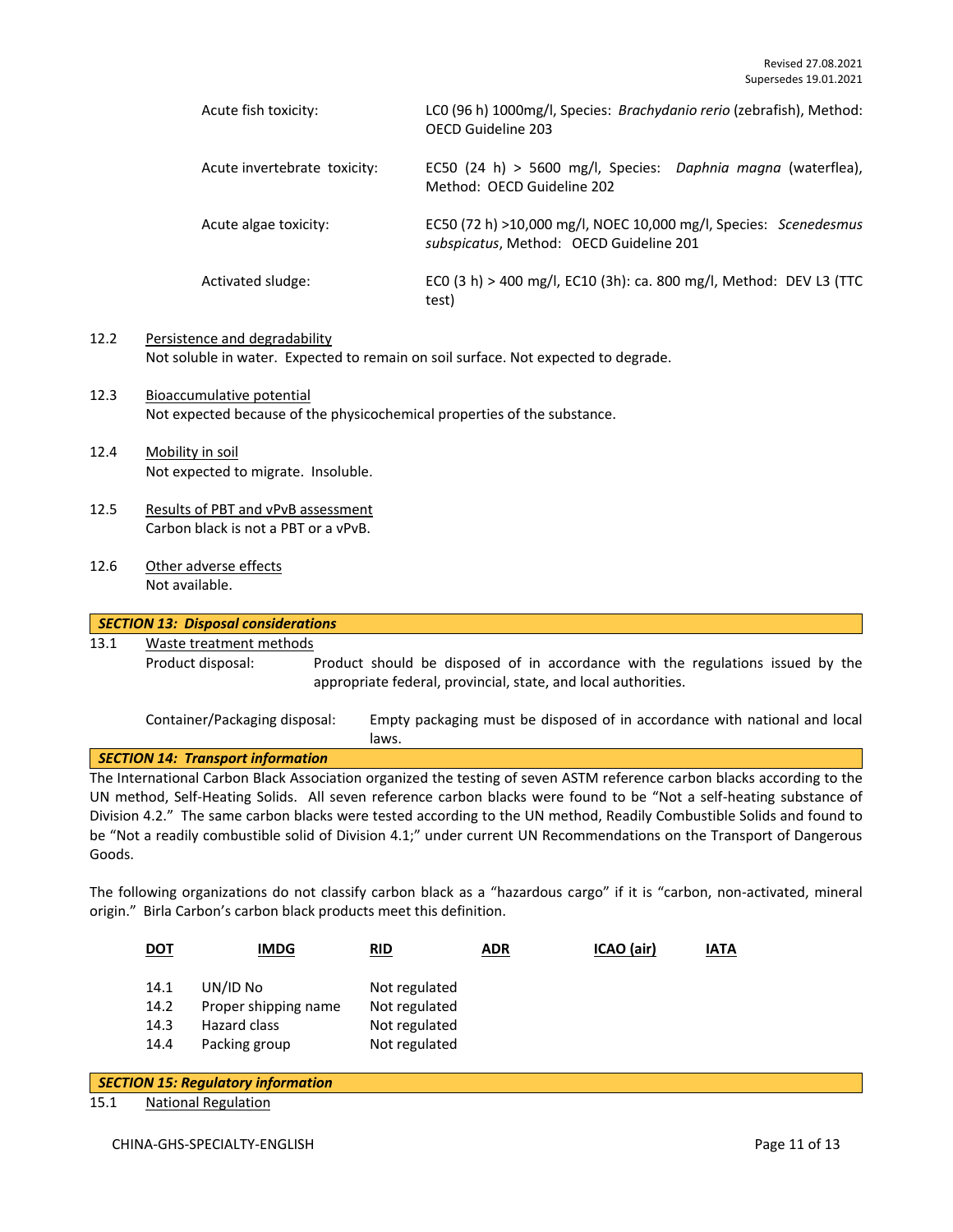This SDS complies with the following national standards and regulations: GB20576-2006, GB20602-2006, GB16483-2008, GB13690-2005, GB/T15098-2008, GB6944-2005, GB12268-2005, GA57-93, GBZ 2-2002 and Order No. 591 (The Regulation on Safe Management of Hazardous Substances).

| Hazardous Chemical Inventory:  | Not listed |
|--------------------------------|------------|
| List of Acute Toxic Chemicals: | Not listed |
| List of Dangerous Goods:       | Not listed |

## International Inventories:

Carbon black, CAS number 1333-86-4, appears on the following inventories:

| Australia:   | <b>AICS</b>                   |
|--------------|-------------------------------|
| Canada:      | DSL.                          |
| China:       | <b>IECSC</b>                  |
| Europe (EU): | EINECS (EINECS-RN: 215-609-9) |
| Japan:       | <b>ENCS</b>                   |
| Korea:       | KECI                          |
| Philippines: | <b>PICCS</b>                  |
| Taiwan:      | <b>TCSI</b>                   |
| New Zealand: | <b>NZIOC</b>                  |
| USA:         | TSCA                          |

| <b>SECTION 16: Other Information</b> |                                  |                                    |                                  |  |
|--------------------------------------|----------------------------------|------------------------------------|----------------------------------|--|
| <b>Contact Information</b>           |                                  |                                    |                                  |  |
| Birla Carbon U.S.A., Inc.            | Birla Carbon Brasil Ltda.        | Birla Carbon Egypt S.A.E.          | Birla Carbon China (Weifang)     |  |
| 370 Columbian Chemicals Lane         | Estrada Renê Fonseca S/N         | El-Nahda Road                      | Co., Ltd.                        |  |
| Franklin, LA 70538-1149, U.S.A.      | Cubatão SP Brazil                | Amreya, Alexandria, Egypt          | Binhai Economic Development      |  |
| Telephone +1 337 836 5641            | CEP 11573-904                    | +20 3 47 70 102                    | Zone                             |  |
|                                      | PABX Operator +55 13 3362 7100   |                                    | Weifang, Shandong, 262737,       |  |
|                                      |                                  |                                    | <b>PRC</b>                       |  |
|                                      |                                  |                                    | Telephone +86 (0536) 530 5978    |  |
| Birla Carbon U.S.A., Inc.            | Birla Carbon Italy S.R.L.        | Birla Carbon India Private Limited | Birla Carbon China (Jining) Co.  |  |
| 3500 South Road S                    | Via S Cassiano, 140              | K-16, Phase II, SIPCOT Industrial  | Ltd.                             |  |
| Ulysses, KS 67880-8103, U.S.A.       | I - 28069 San Martino di Trecate | Complex                            | No. 6, Chenguang Road, Jibei     |  |
| Telephone +1 620 356 3151            | (NO) Italy                       | Gummidipoondi-601201               | High-Tech Industry Park Zone     |  |
|                                      | Telephone +39 0321 7981          | Dist: Thiruvallur, Tamil Nadu      | Jining City, Shandong Province   |  |
|                                      |                                  | India                              | The People's Republic of China,  |  |
|                                      |                                  | +91 44 279 893 01                  | 272000                           |  |
|                                      |                                  |                                    | Telephone +86 (0537) 677 9018    |  |
| Birla Carbon Canada Ltd.             | Birla Carbon Hungary Ltd.        | Birla Carbon India Private Limited | Birla Carbon Korea Co., Ltd.     |  |
| 755 Parkdale Ave. North              | H - 3581 Tiszaújváros            | Village Lohop, Patalganga,         | #1-3, Ulha-Dong                  |  |
| P.O. Box 3398, Station C             | P.O.B. 61, Hungary               | Taluka: Khalapur                   | Yeosu city, cheonnam 555-290,    |  |
| Hamilton, Ontario L8H 7M2            | Telephone +36 49 544 000         | Dist.: Raigad 410207               | Korea                            |  |
| Canada                               |                                  | Maharashtra, India                 | Telephone 82-61-688-3330         |  |
| Telephone +1 905 544 3343            |                                  | +91 22 2192 250133                 |                                  |  |
| Birla Carbon Brasil Ltda.            | Birla Carbon Spain, S.L.U.       | Birla Carbon India Private Limited | Birla Carbon Thailand Public Co. |  |
| Via Frontal km, 1, S/N. Polo         | Carretera Gajano-Pontejos        | Murdhwa Industrial Area            | Ltd.                             |  |
| Petroquimico                         | 39792 Gajano, Cantabria          | P.O. Renukook, Dist: Sonebhadra    | 44 M.1, T. Posa, A. Muang        |  |
| Camaçari Bahia Brazil                | Apartado 283, Santander, Spain   | $U.P. Pin - 231217$                | Angthong 14000                   |  |
| CEP 42.810-320                       | Telephone +34 942 503030         | India                              | +66 35 672 150-4                 |  |
| Telephone +55 71 3616 1100           |                                  | +91 5446 252 387/88/89/90/91       |                                  |  |

# References: